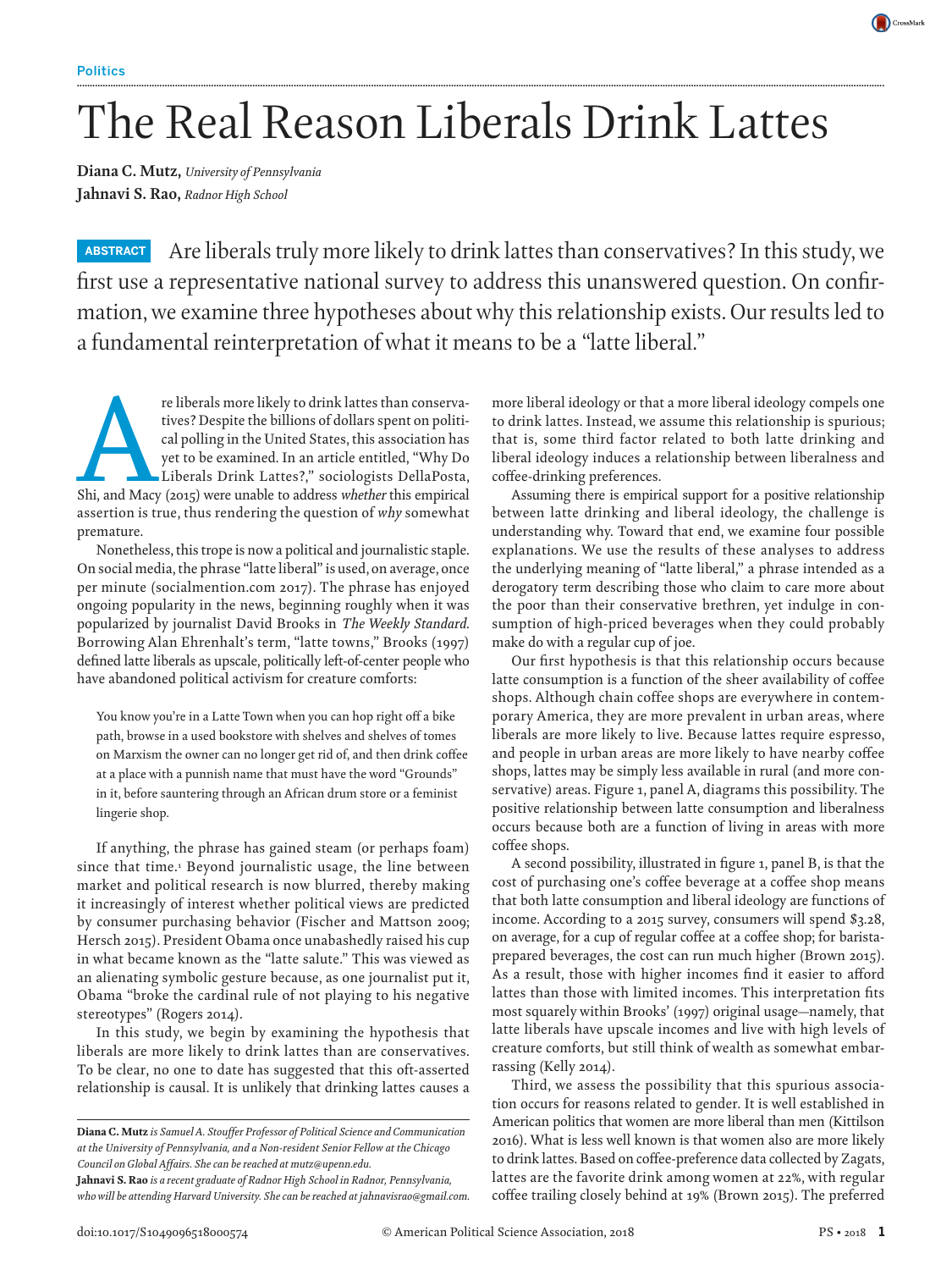drink among men is regular coffee at 30%, with espresso next best at 14% (Hernandez 2015). Thus, latte-drinking liberals may be a spurious function of women's preferences for lattes.

Why are men averse to lattes? According to qualitative interviews conducted at Starbucks (Tourjee and Ettachfini 2017), men mostly bad for the United States," liberals have long been more likely to say globalization is good. As illustrated in figure 2, the size of the gap between liberals and conservatives was only 7 percentage points in 2004; however, by 2017, that gap became an enormous 30 percentage points.

*We use the results of these analyses to address the underlying meaning of "latte liberal," a phrase intended as a derogatory term describing those who claim to care more about the poor than their conservative brethren, yet indulge in consumption of high-priced beverages when they could probably make do with a regular cup of joe.*

view lattes as "girly" drinks, ordered in hushed tones when ordered at all. This is clearest in the case of the politically-charged pumpkin spice latte, which is apparently "inexorably coded as feminine" (Tourjee and Ettachfini 2017). Indeed, some deem hating on pumpkin spice lattes to be a form of sexism that invalidates women's preferences relative to men's (Timpf 2015). Thus, those who describe lattes as frothy and insubstantial are implicitly indicting women as the same.

A fourth possibility is that conservatives may be less likely to drink lattes as a function of their disdain for globalization. The difference between liberals and conservatives on this issue has come to the fore with Donald Trump's presidency, but the pattern dates back to at least the early twenty-first century. In response to a Chicago Council on Global Affairs national survey asking whether "globalization, especially the increasing connections of our economy with others around the world, is mostly good or

On the one hand, lattes consumed in the United States are domestic goods. It would be difficult, if not impossible, under FAA rules, to import a cup of hot latte. On the other hand, the name of a product may be as important as, if not more important than, its actual country of production. For example, in 2003, when the US conflict with France over whether to invade Iraq escalated, there were calls from people including Bill O'Reilly to boycott French products. Even the US House of Representatives cafeteria temporarily renamed its French fries and French toast, "freedom fries" and "freedom toast" (Loughlin 2003).

According to recent evidence in the *Review of Economics and Statistics*, consumers are not particularly adept at identifying foreign products and often misidentify products' national origins due to cues embedded in product names (Pandya and Venkatesan 2016). For example, Tresemmé shampoo, Raison D'Être beer, and other French-sounding products took a hit from consumers in

# *Figure 1*

# **Four Possible Explanations for a Spurious Relationship between Liberal Ideology and Latte Drinking**



2003 even though they were American-made products. Based on an analysis of supermarket products, the authors concluded that in 2003, sales decreased for products with French-sounding names—an effect that was particularly strong in areas where American citizens were heavily concentrated (Pandya and Venkatesan 2016).

A burgeoning literature on "consumer ethnocentrism" suggests that high levels of nationalistic sentiment and opposition to trade promote consumer avoidance of foreign-sounding products (Shimp and Sharma 1987). "Latte" is an Italian word and, most importantly, it is clearly not American in terms of its linguistic roots. Although the United States has no immediate conflict with Italy as it did with France in 2003, nationalistic sentiments are on the rise. People claim to prefer American products and to shun "foreign" goods, even though many products with foreign-sounding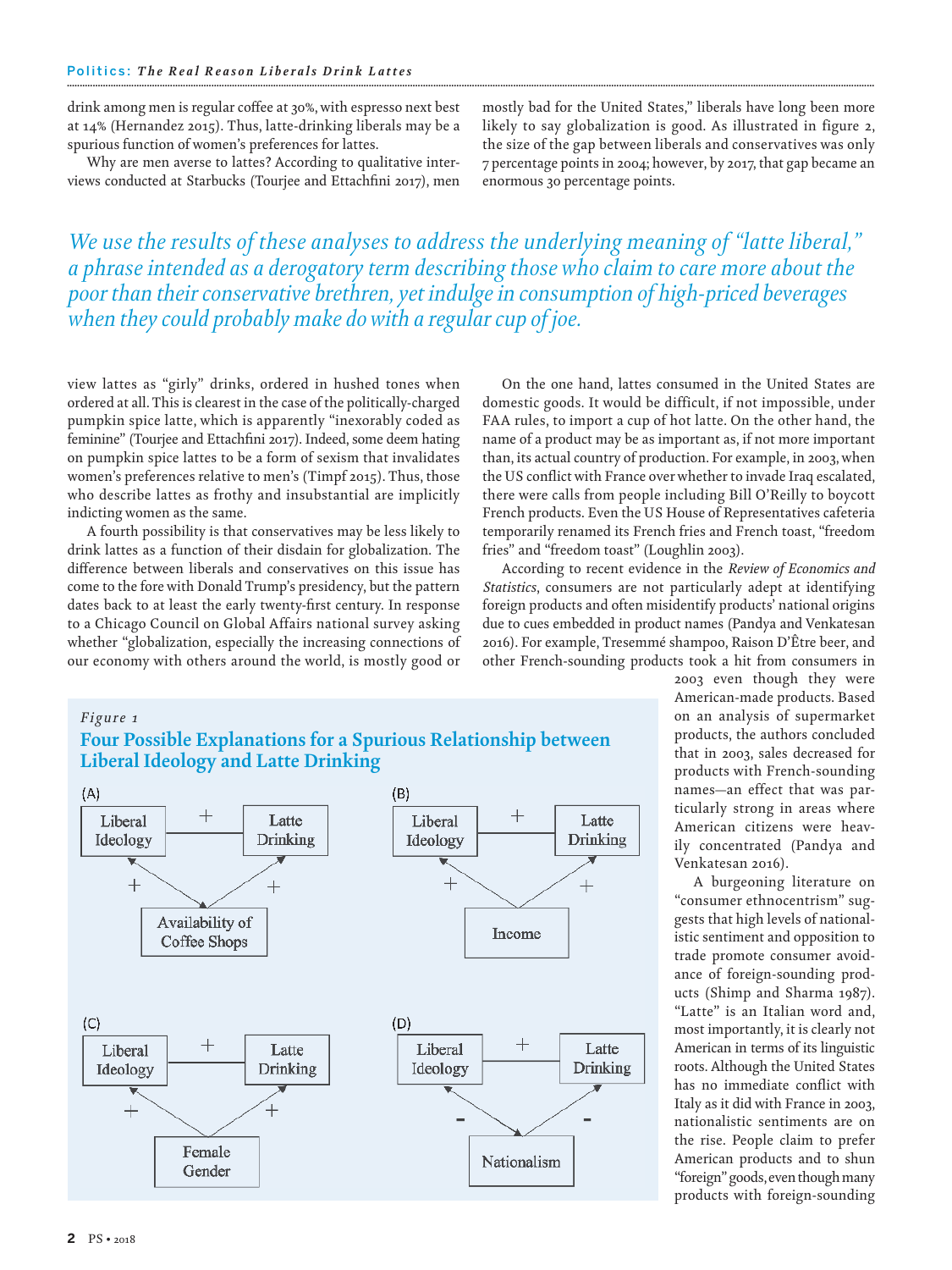names are produced in the United States. Nonetheless, the mere appearance of foreignness may be sufficient for consumption to be affected by nationalistic sentiments. Nationalism is higher among conservatives than liberals; therefore, America-centric purchasing behavior by conservatives may be responsible for an association between latte drinking and liberalness.

Thus, in addition to evaluating the empirical basis of this basic claim, we test four potential hypotheses to explain this spurious relationship. The relationship between liberalness and latte drinking occurs because:

*H1: Liberals tend to live in urban areas that have many coffee shops and thus greater availability of lattes.*

*H2: Liberals tend to be wealthier and thus have more disposable income to spend on fancy coffees.*

*H3: Women are both more liberal than men and more likely to drink lattes. H4: Liberals have lower levels of nationalism than conservatives, thus leading them to be more accepting of foreign-sounding products.*

## **METHODS**

To examine our hypotheses, we begin with a representative national survey including self-reported coffee-drinking habits and ideology. More than 1,500 Americans were surveyed in 2014 by GfK Research Ltd. As a filter, respondents were asked, "How many days a week do you generally drink coffee?" Fully 72% of our sample reported being coffee drinkers, resulting in a sample of slightly more than 1,000 people and their coffee preferences. Those who have made specialty coffee shops ubiquitous, and more people now claim to purchase coffee in shops than make it for themselves at home or work (Brown 2015). The preference question was framed in such a way as to elicit people's preferences assuming access.

Ideology was measured on a traditional 7-point scale ranging from extremely conservative to extremely liberal. Household income was measured using 19 categories ranging from less than \$5,000 to more than \$175,000 annually. To operationalize the availability of coffee shops in a respondents' area, we used ZIP codes for respondents and matched them to the number of Starbucks located in their ZIP code area.<sup>2</sup> Although it is obvious that Starbucks is not the only place to obtain a latte, we were confident that where there were many coffee shops, there also were Starbucks coffee shops. The number of Starbucks per ZIP code in these data ranged from none (i.e., fully 39% of Americans do not have a nearby Starbucks!) to one ZIP code that included 16 unique Starbucks stores.

To examine the possibility that attitudes toward trade and globalization are responsible for the fact that liberals are more likely to drink lattes, we used an index of nationalism drawn from Rankin (2001) to assess whether respondents believe that the United States is superior to other countries. These questions asked people to respond on an agree–disagree scale to each of the following statements: (1) "In the United States, our people are not perfect, but our culture is superior to others"; (2) "I would rather be a citizen of America than of any other

*Most importantly, the pattern so widely proposed turns out to be true: although only 16% of liberals prefer lattes, this percentage is significantly greater than the 9% of conservatives who prefer lattes.*

**.........................................................................................................................................................................................................................................................................................................................**

reported drinking coffee once or more each week were then asked, "If you were ordering coffee in a coffee shop in the morning, what kind of coffee would you order?" Although not all Americans have equal access to coffee shops, large-scale national chains

country in the world"; and (3) "The world would be a better place if people from other countries were more like Americans." These three questions formed a reliable index, with a Cronbach's alpha of 0.77.



#### **RESULTS**

First, we examine whether and how hot beverage preferences are related to ideology. Figure 3 reports the percentage of liberals, moderates, and conservatives who prefer various forms of coffee. There were no differences between liberals and conservatives in their propensity to like coffee in general. Overwhelmingly, most Americans prefer regular brewed coffee, even when offered an array of more exotic choices. This is true of liberals, conservatives, and moderates. However, this is not to suggest that there are no important ideological distinctions. As shown in figure 3, liberals are significantly less likely than conservatives and moderates to prefer regular brewed coffee. Most importantly, the pattern so widely proposed turns out to be true: although only 16% of liberals prefer lattes, this percentage is significantly greater than the 9% of conservatives who prefer lattes. Moderates fall in between with approximately 11%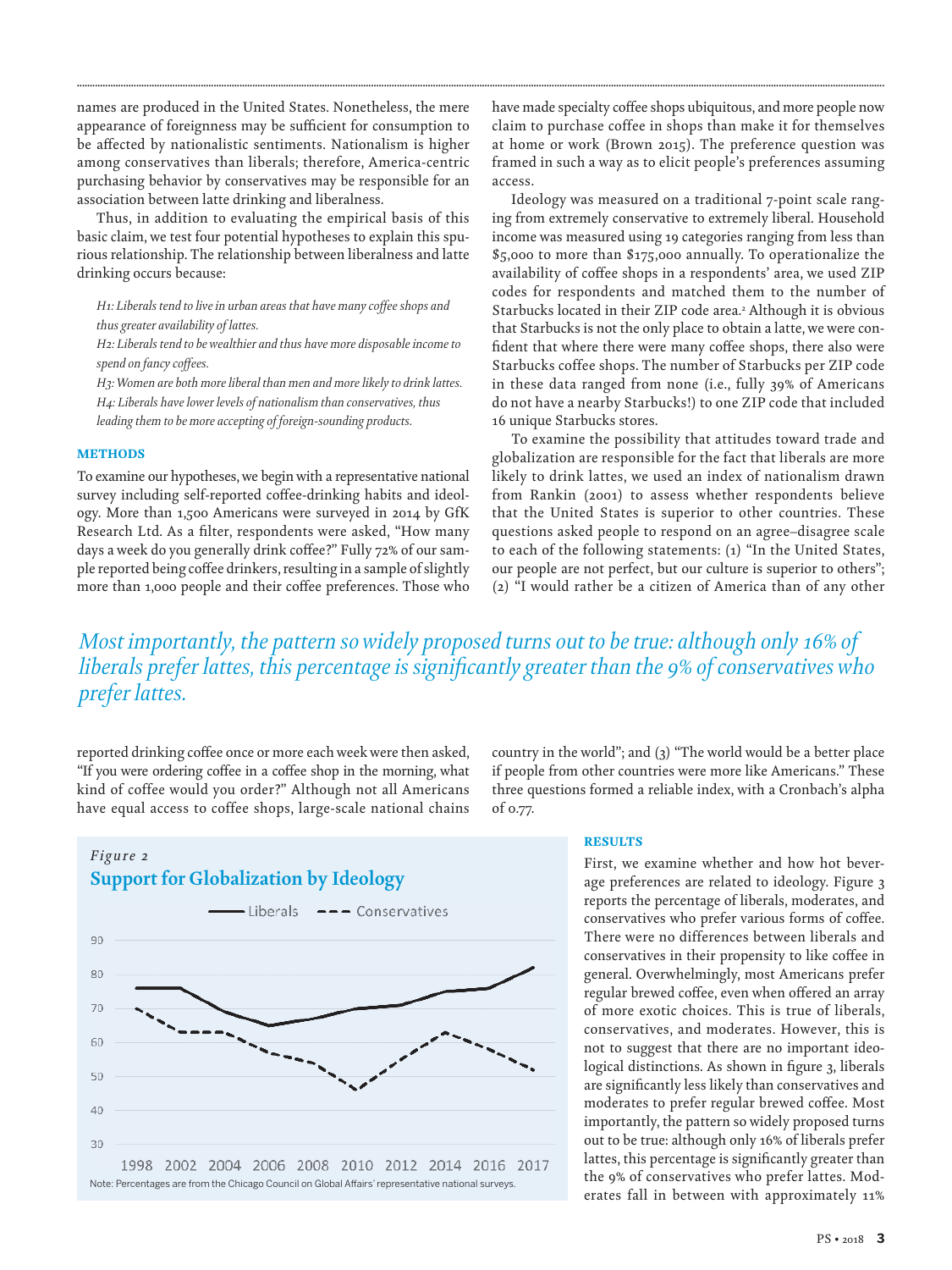preferring lattes. Among other types of specialty coffees, there are no significant ideological differences among drinkers.

To simultaneously evaluate multiple predictors of latte drinking, we used probit regression, given our dichotomous outcome measure. As confirmed in the first column of table 1, liberalness on a 7-point scale significantly increases the probability of latte drinking. But what accounts for this pattern? One common approach to testing causal relationships is to dump a collection of demographic variables into the equation to determine whether the relationship survives these control variables. However, this approach is problematic for two reasons. First, when simultaneously incorporating many variables into an equation—even if the central relationship of interest reduces in strength and/or fades to insignificance—it is difficult to know which particular variable explained the spurious relationship. Second, incorporating more parameters into a model reduces the number of degrees of freedom, automatically making it more difficult to achieve statistical

*Figure 3* **Coffee Preferences by Ideology**



Notes: Data are from a representative national probability sample interviewed online by GfK, Ltd., in 2014 (N=1,053, coffee drinkers only). Comparisons among these three groups demonstrated significant differences by ideology groups for latte drinking (F=4.07, p<0.05) and for regular coffee drinking (F=7.04, p<0.01). Post hoc comparisons indicated that conservatives are significantly less<br>likely to prefer lattes relative to both liberals and moderates; liberals are significantl prefer regular brewed coffee. Other hot beverages were not preferred more by one ideology than another among a representative sample of American coffee drinkers.

significance, even if the variables included are not the reason for the spurious relationship.

To avoid these problems, we began using the most parsimonious approach, individually testing each potential explanation illustrated in figure 1 to determine whether any one succeeds in reducing or eliminating the spurious relationship. If no single explanation accounts for the relationship, then more complex models can be considered.

First, in table 1, model A, we consider differences in the availability of lattes by controlling for the number of Starbucks in each respondent's ZIP code area. Availability definitely matters; people residing in areas with more coffee shops are more likely to drink lattes. However, after including the availability predictor, the size of the coefficient corresponding to liberalness does not change; liberal ideology still predicts greater preferences for lattes to the same extent.

Second, in model B, we instead include income in the model as a predictor. Higher household incomes do, indeed, predict greater

> latte consumption. But again, the coefficient corresponding to liberalness does not change. Thus, there is little evidence that either income or the availability of coffee shops is the reason that liberals are more likely to drink lattes.

> Third, we test the hypothesis that gender may account for the positive correlation between liberalness and latte drinking. As shown in model C, women are more likely to prefer lattes than men. Nonetheless, gender has no effect on the predictive value of liberalness. The coefficient remains constant.

> Fourth, in model D, we test the hypothesis that this relationship results from the fact that liberals are less nationalistic than conservatives. Conservatives are more likely to shun foreign-sounding products; thus, nationalism may account for the positive relationship between latte drinking

# *Table 1* **Predictors of Latte Drinking, Controlling for Potential Explanations**

|                              | <b>Initial Model</b> | <b>Model A</b> | <b>Model B</b>   | <b>Model C</b> | Model D           | <b>Saturated Model</b> |
|------------------------------|----------------------|----------------|------------------|----------------|-------------------|------------------------|
| Liberalness                  | $0.08(0.03)$ *       | $0.08(0.03)$ * | $0.08(0.06)$ *   | $0.08(0.03)$ * | 0.01(0.04)        | 0.01(0.04)             |
| Availability of Coffee Shops |                      | $0.09(0.03)$ * |                  |                |                   | $0.10(0.04)$ **        |
| Income                       |                      |                | $0.05(0.01)$ *** |                |                   | $0.06(0.01)$ ***       |
| Female Gender                |                      |                |                  | $0.26(0.10)$ * |                   | $0.31(0.12)$ **        |
| <b>Nationalism</b>           |                      |                |                  |                | $-0.38(0.09)$ *** | $-0.35(0.09)$ ***      |
| Cutpoint                     | 1.52(0.14)           | 1.59(0.15)     | 2.12(0.21)       | 0.54(0.26)     | 0.14(0.33)        | 1.16(0.40)             |
| Sample Size                  | 1.059                | 1.059          | 1.059            | 1.059          | 896               | 896                    |

Notes: Entries are probit coefficients with standard errors in parentheses. Results are based on probit regressions with the dependent variable coded as Prefer Lattes (1) or Not (0). Liberalness is coded on a 7-point scale. Analysis based on the subsample of self-identified coffee drinker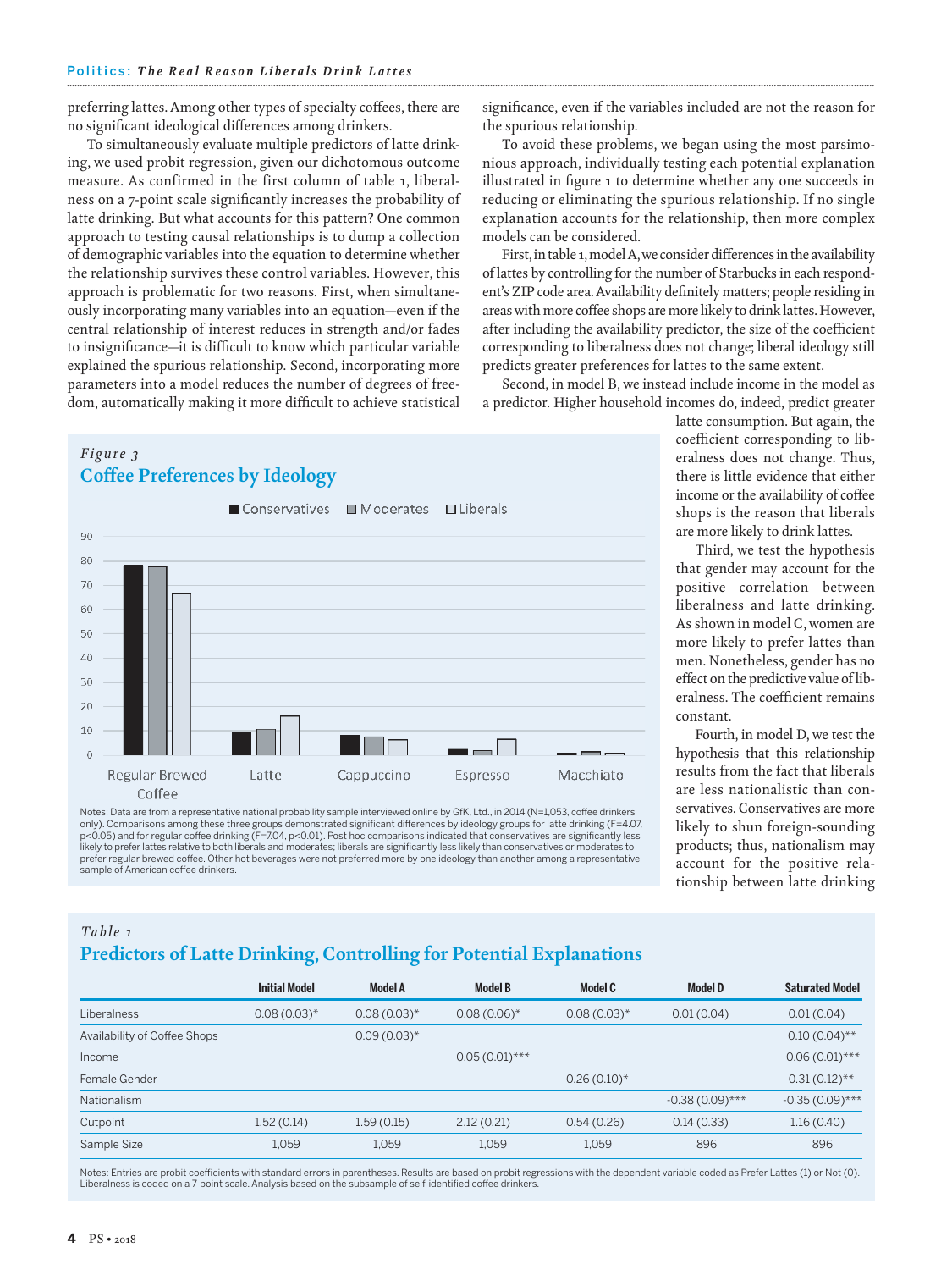and liberalness. As shown in model D, nationalism does indeed negatively predict latte drinking. Moreover, unlike the previous analyses, once nationalism is taken into account, the coefficient for liberalness diminishes from  $0.08$  ( $p<0.05$ ) to  $0.01$ , and it is no longer statistically significant. Although nationalism may not be the only possible explanation for the spurious relationship between liberalness and latte drinking, it is clearly the most powerful and parsimonious among those we examined.

The final column of table 1 shows the fully saturated model including all variables brought to bear on explaining this relationship. Interestingly, all of the additional variables—availability, income, gender, and nationalism—continue to significantly predict latte drinking. Nonetheless, it is purely the inclusion of nationalism that explains why this spurious relationship exists.

Our goal has been to explain why latte drinking is associated with liberal ideology. We did not seek a rigorous causal explanation for this relationship because it is most likely to be spurious. Instead, we sought an underlying reason for this somewhat illogical association. Our analyses suggest that nationalistic attitudes toward the superiority of one's country—and, by implication, its products—most parsimoniously explain this relationship.

some historians to have been less about people's preferences for nonalcoholic beverages than a symbol of white Anglo-Saxon protestant nativism (Gusfield 1963), conservative disdain for the "latte liberal" is less about economic hypocrisy than about shunning all things foreign.

Affinities between lifestyle and ideology contribute to greater stereotyping and social fragmentation. If conservatives forego lattes because they sound Italian, then how can Americans ever hope to come together over beer (domestic or imported) and pizza? Likewise, many such product preferences are largely misguided, as is the case with coffee. In reality, almost all coffee in the United States, latte or otherwise, is imported from overseas. Small amounts of coffee are grown in Hawaii and Puerto Rico (both part of the United States), and Californians recently have attempted to grow "truly" American coffee. However, they have yet to produce something that is both affordable and palatable (Strom 2017).

So while a conservative might feel smug and patriotic avoiding a latte in favor of regular coffee, drinking either product on the Starbucks menu contributes to the international coffee economy as well as to the US domestic economy. Furthermore, if one had to

*Affinities between lifestyle and ideology contribute to greater stereotyping and social fragmentation. If conservatives forego lattes because they sound Italian, then how can Americans ever hope to come together over beer (domestic or imported) and pizza?*

**.........................................................................................................................................................................................................................................................................................................................**

## **DISCUSSION**

Why should liberals and conservatives differ systematically on hot beverage choices that have no apparent substantive relevance to political ideology? Our analyses suggest that attitudes toward foreign-sounding products are responsible for the fact that conservatives are less likely to drink lattes than liberals. Conservatives shun lattes because they sound foreign. Foreign-sounding produce has been a death knell for conservative support at least since Michael Dukakis suggested that farmers in the breadbasket of America cure their economic malaise by growing Belgian endive.

These results suggest a fundamental reinterpretation of what it means to be a "latte liberal." The phrase does not suggest fiscal hypocrisy, as it might if income were the main reason liberals were more likely to drink lattes. Instead, the term highlights the more positive attitude of liberals toward globalization. Drinking lattes thus should be interpreted as a statement about one's willingness to embrace open markets. Liberals are more likely to embrace the contributions of other countries to US culture and to favor international trade.

It is worth noting, however, that behavior based on product misperceptions can work both ways. Many quintessentially "American" products are not, after all, American. For example, the official Major League baseball is handmade in Costa Rica and the iconic Radio Flyer red wagon, as well as most American flags, are made overseas. Even Barbie now hails from Hong Kong. Nevertheless, consumers are unlikely to be concerned about such purchases because they *sound* so obviously American.

In reality, most products today are multinationals. They involve materials from multiple places and therefore are not "made" in any one place. Just as the temperance movement was argued by select a product that contributes more to the domestic economy, it would be the latte because of the added milk. The United States is the single largest producer of cow's milk in the world (Agricultural Marketing Resource Center 2012); therefore, by purchasing lattes, liberals are going the extra yard for the domestic economy. $\blacksquare$ 

#### NOTES

- 1. For the uninitiated, when a caffè latte is ordered in the United States ("latte" here for short; in Italy, ordering a latte produces a glass of milk), it consists of a shot of espresso mixed with 6 to 8 ounces of steamed milk and topped with foam.
- 2. These data were downloaded from the company website as of September 2015.

## **REFERENCES**

- Agricultural Marketing Resource Center. 2012. *Fluid Milk Profile*. Available at [www.](http://www.agmrc.org/commodities-products/livestock/dairy/fluid-milk-profile) [agmrc.org/commodities-products/livestock/dairy/fluid-milk-profile](http://www.agmrc.org/commodities-products/livestock/dairy/fluid-milk-profile).
- Brooks, David. 1997. "The Rise of the Latte Town." *Weekly Standard*, September 15.
- Brown, Nick. 2015. "Inside Zagat's 2015 Coffee Consumer Trends Survey." *Daily Coffee News by Roast Magazine*, March 2. Available at [https://dailycoffeenews.](https://dailycoffeenews.com/2015/03/02/inside-zagats-2015-coffee-consumer-trends-survey) [com/2015/03/02/inside-zagats-2015-coffee-consumer-trends-survey.](https://dailycoffeenews.com/2015/03/02/inside-zagats-2015-coffee-consumer-trends-survey)
- DellaPosta, Daniel, Yongren Shi, and Michael Macy. 2015. "Why Do Liberals Drink Lattes?" *American Journal of Sociology* 120 (5): 1473–511.
- Fischer, Claude S., and Greggor Mattson. 2009. "Is America Fragmenting?" *Annual Review of Sociology* 35 (1): 435–55.
- Gusfield, Joseph R. 1963. *Symbolic Crusade: Status Politics and the American Temperance Movement*. Urbana: University of Illinois Press.
- Hernandez, Peggy. 2015. "Women Want Lattes, Men Want Espresso." *Boston Globe*, March 10. Available at [www.bostonglobe.com/lifestyle/food-dining/2015/03/10/](http://www.bostonglobe.com/lifestyle/food-dining/2015/03/10/women-want-lattes-men-want-espresso/hoHpIlI03UFxoH7xsfFfTP/story.html) [women-want-lattes-men-want-espresso/hoHpIlI03UFxoH7xsfFfTP/story.html.](http://www.bostonglobe.com/lifestyle/food-dining/2015/03/10/women-want-lattes-men-want-espresso/hoHpIlI03UFxoH7xsfFfTP/story.html)
- Hersch, Eitan. 2015. *Hacking the Electorate: How Campaigns Perceive Voters*. New York: Cambridge University Press.
- Kelly, Jon. 2014. "Why Are Lattes Associated with Liberals?" *BBC News Magazine*, October 6. Available at [http://www.bbc.com/news/magazine-29449037.](http://www.bbc.com/news/magazine-29449037)